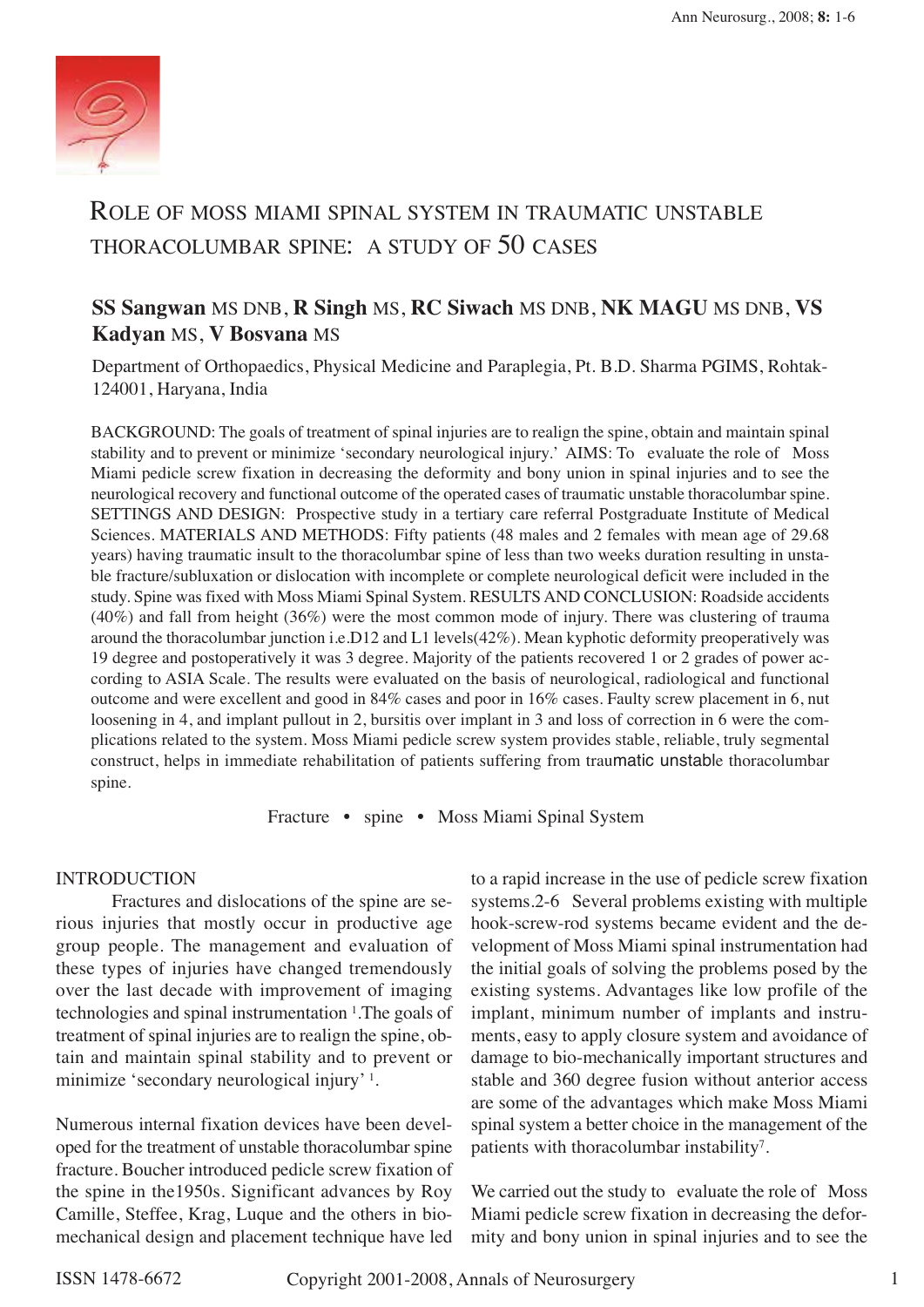neurological recovery and functional outcome of the operated cases of traumatic unstable thoracolumbar spine.

## **METHOD**

Between July 2001 to December, 2005 a total of fifty patients having traumatic insult to the thoracolumbar spine of less than two weeks duration resulting in unstable fracture/subluxation or dislocation with incomplete or complete neurological deficit were included in the study. Criteria for the instability of the thoracolumbar injuries observed during the study:

- Loss of vertebral body height by more than 50%
- Kyphotic deformity of 20 degrees or more
- Progressive neurological deficit
- Involvement of two of the Denis' three columns
- White and Panjabi score more than 5

Patients on reporting to the Accident & Emergency department were assessed for the vital signs (pulse, blood pressure, respiratory rate), followed by general physical examination and examination of the whole body under good light for other associated injuries, if present. A detailed history regarding date and time of injury, time elapsed since injury, mode of injury, involuntary passage of urine or faeces, type of first aid/treatment received, mode of transport used after injury, was recorded.

## **Neurological exam**

A complete neurological examination of the patient (sensory as well as motor) was done. Neurological assessment was done using the American Spinal Injury Association score. Patients having neurological deficit were carefully turned to right or left lateral position and examined for anal wink reflex, tone of anal sphincter and sensation in the perianal area to determine the completeness of the lesion. The examination was repeated after twenty four to forty eight hours to look for any signs of improvement. The neurological status was assessed according to American Spinal Injury Association Impairment Scale (ASIA Score for motor and sensory examination, and ASIA Impairment Scale for the patients with spinal cord injury) which is a modification of the classification first described by Frankel et al. <sup>8</sup> In the case of patients having associated injuries, the consultant's recommendations were accepted and executed.

#### **Roentogram**

After the patient's condition was stable and initial clinical assessment was done, the patient was sent for radiological investigation. Roentgenograms of the dorsolumbar spine - Anteroposterior and Lateral views were taken. Radiological assessment of the injury to the spine was done. Specialized investigations like CT and MRI scan were also done as and when required. The patients and the attendants were informed about the type of injury, and the possible options.

## **Surgical technique**

The surgery was performed as an elective procedure as early as possible. After induction of general anaesthesia, patient was positioned prone over a specially made cushioned wooden frame, which enables flexion/extension of the dorsolumbar spine while reducing a fracture/ subluxation or a dislocation. Caution was taken to keep the abdomen free thereby reducing the pressure over the inferior vena cava to facilitate the venous return, reducing pressure in the vertebral and perivertebral venous plexus, and thus reducing intraoperative blood loss.

Fracture site anatomy was studied with the help of xrays and C-arm. A midline posterior approach was adapted. The fracture site was identified and subluxation /dislocation if present, was reduced using distraction through Moss-Miami instrumentation. To reduce persistent fracture dislocations where two vertebral bodies were impacted against each other (and we were unable to reduce these through pedicle screw instrumentation), decompression was done at the required levels unilaterally or bilaterally as necessary and the following technique was then used.

First the spinous processes of the vertebrae were firmly held by a Kocher clamp at the fracture level and the kyphosis at the fracture level was increased by applying traction to the spinous processes with the attached clamps while the assistant held the patient's trunk from the sides and pulled it upwards. This maneuver reduced almost all the fracture dislocations except for the few cases which necessitated a facetectomy of the caudad vertebrae and the facets of the cephalad vertebrae were levered out to reduce the dislocation. The retropulsed bony fragments were scooped out to ensure that nothing compressed the cord anteriorly and the remaining bony fragments were pushed anteriorly with the help of dissector. In some of the cases where cord was compressed by the posterior elements of the vertebrae decompression was achieved by doing laminectomy. Adequacy of the decompression was checked by looking for the pulsations in the dural sac as well as by gently passing a blunt probe in the spinal canal of the superior and the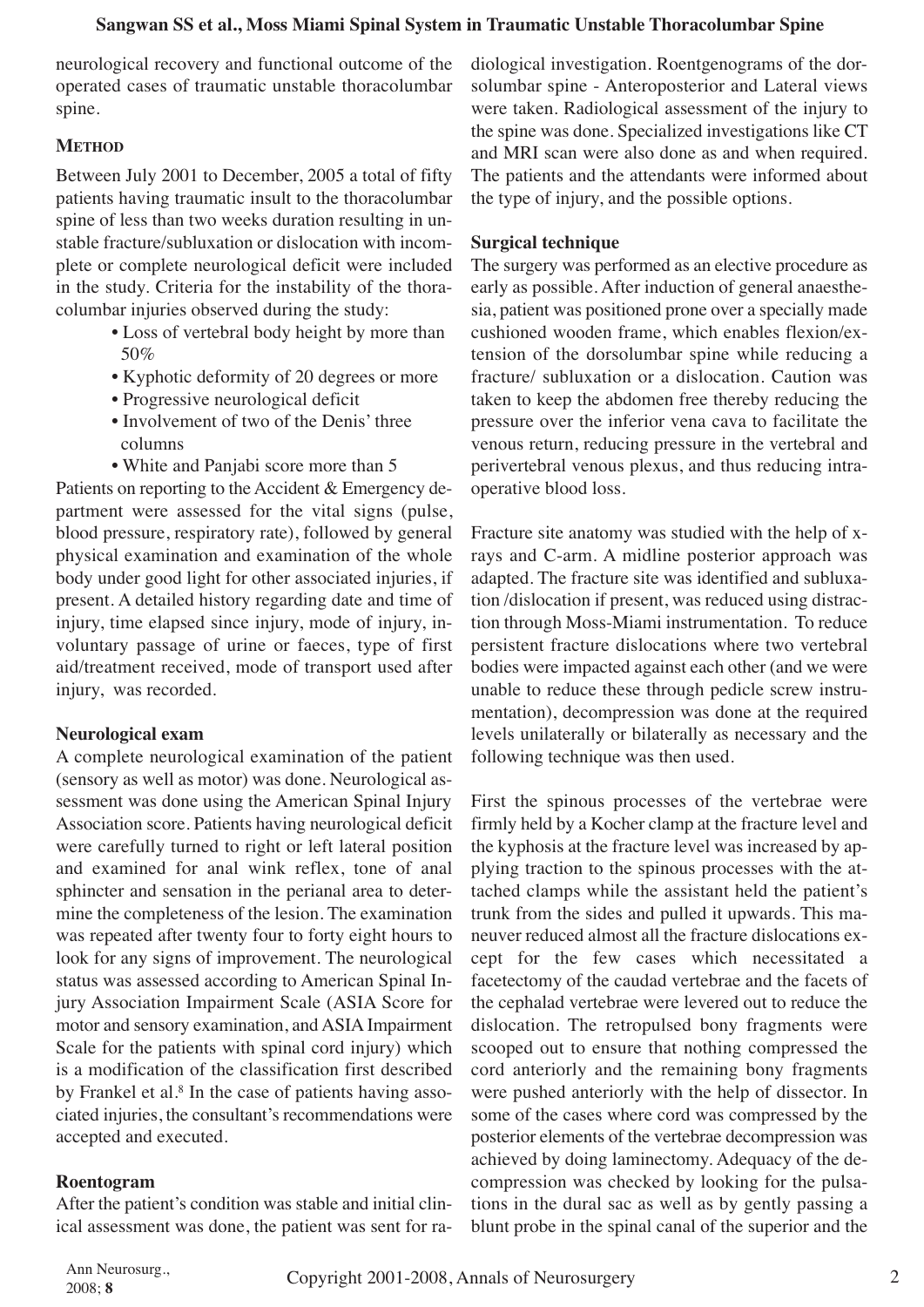inferior vertebrae. The status of the cord was noted whether contused, lacerated or completely transected. This was followed by short segment stabilization using Moss-Miami instrumentation under C-arm.

## **Postoperative follow-up and rehabilitation**

Patients were encouraged in sitting with a supporting brace on as early as permissible by the strength of the construct and the stability of the fixation obtained. The brace used in the study was a full size steel jacket i.e. thoracolumbosacral orthosis (TLSO brace). Postoperative neurological assessment was done at the first week of surgery, after one month and then after six months from the surgery. Assessment was done using ASIA Score for motor and sensory examination as well as ASIA Impairment Scale. In patients with partial recovery walking was encouraged by providing walking aid in the form of calipers.

## **RESULTS**

There were 50 patients, two female and 48 males, with age distribution between 18 yrs to 55 yrs. Twentyeight patients were between 25 to 40 yrs, 16 were less than 25 yrs and 6 were more than 40 yrs old and the mean age was 29.68 years. The most common cause of the thoracolumbar spinal injuries observed was roadside accidents (40%) followed by fall from height. Amongst the roadside accidents, most common cause was motorcycle accidents. Another significant cause found was injuries by bull-cart while doing agricultural work. Table 1 shows mode of trauma in present series.

There was clustering of trauma around the thoracolumbar junction i.e. D12 and L1 levels (42%). Table 2 shows injury level in the present series.

Twenty-four patients were having burst/wedge fractures and 26 having subluxation/dislocation. The most common level of the fracture dislocation observed was D11-D12.

There were only eight patients who had associated injuries. The average in-patient period was 27 days. Mean time interval between injury and surgery was 7 days; shortest time interval was 3 days and the longest one of 12 days after the injury.

## **Deformity correction**

Deformity in sagittal plane was measured by kyphotic angle. Kyphotic angle was measured using Cobb method. Table 3 shows pre operative & post-operative kyphotic deformity in the patients. The average preoperative kyphotic angle was 19 degrees. The average postoperative kyphotic angle was 3 degrees; the average correction of 16 degrees was achieved and there was average loss of correction of 2 degrees in six-month follow up period.

Neurological status (according to ASIA Impairment Scale) at the end of six months is shown in table 4.

### **Functional results**

The results were evaluated on the basis of neurological, radiological and functional outcome. The final results were excellent &good in 84%cases and poor in 16% cases.

## **Complication**

We had faulty screw placement in 6 cases, nut loosening in 4, and implant pullout in 2, bursitis over implant in 3 and loss of correction in 6 cases. Four patients developed bedsores, 6 had urinary tract infection and 2 patient developed periurethral fistula.

#### **DISCUSSION**

Recognizing the nature of the injury resulting in spinal instability and the associated morbidity is the first step toward the appropriate treatment of the patients with thoracolumbar injuries. Meticulous clinical examination including the neurological examination based on objective finding and categorization of the injury severity is essential to allow comparisons, guide treatment, and determine prognosis. As excellent results have been shown possible with conservative treatment 9, the controversy regarding conservative versus surgical treatment of thoracolumbar fractures still persists. However, surgical intervention for spinal realignment, canal reconstruction and decompression can be expected to relieve ongoing neural compression and correction of deformity, thus preventing secondary neurological injury and providing better chances for neurological recovery.

We assessed the neurological status according to the American Spinal Injury Association standards (ASIA Motor Score, ASIA Sensory Score and ASIA Impairment Scale) and majority of patients (72 % of the total number) in our study were having complete neurological deficit i.e. ASIA Impairment Scale A. Since the required ASIA elements have better reproducibility, they constitute a minimal data set desirable in all spinal injury patients for accurate communication, particularly for the clinical studies. However, most other studies conducted have used the Frankel grading in assessing the neurological status of the patients.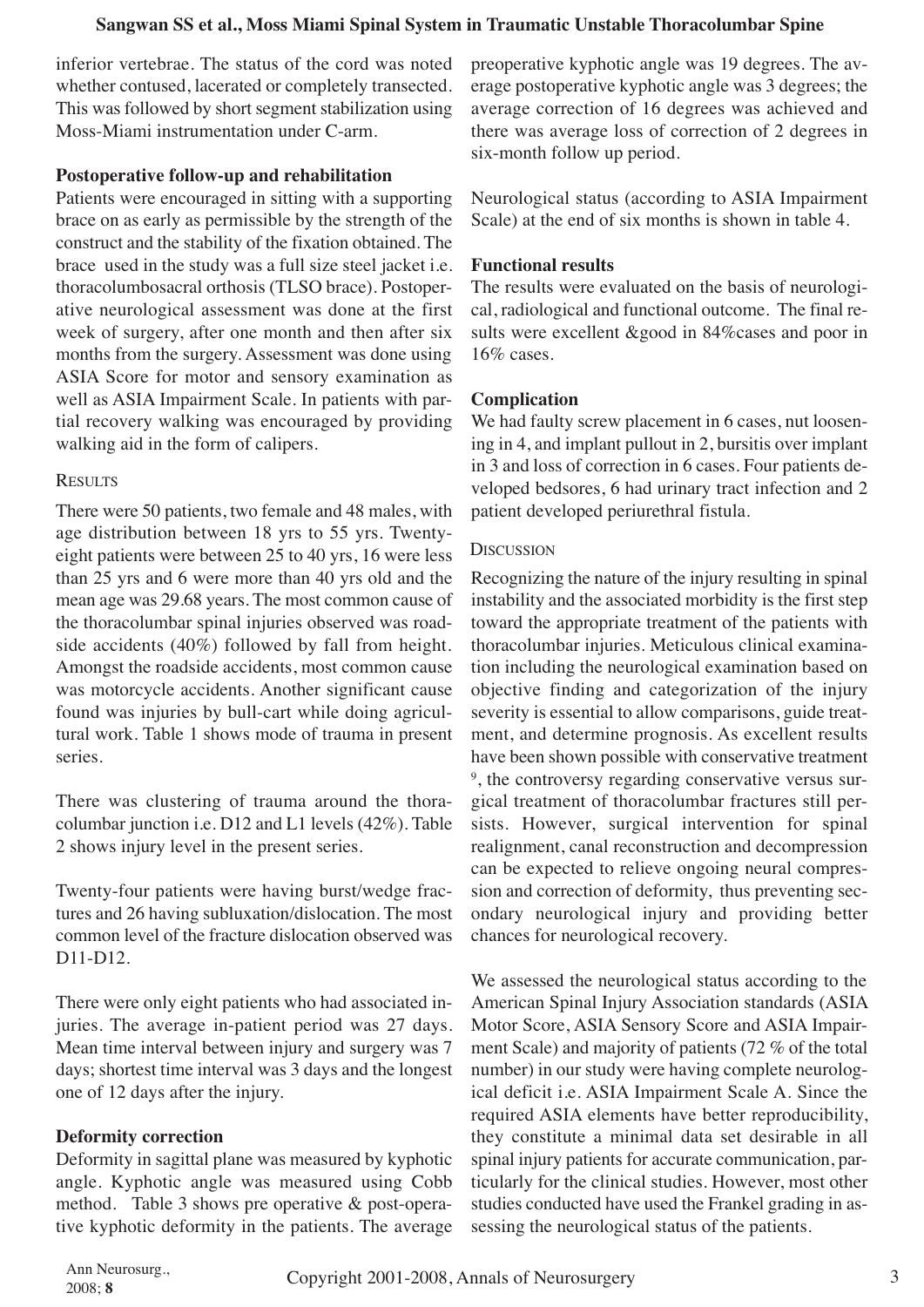We classified the fracture according to the Dennis three-column classification and found 48% of the total patients having unstable burst fracture and 52 % having fracture dislocation. In studies by Weyns et al<sup>10</sup> out of 93, twenty patients had fracture dislocation and rest having unstable burst fractures. A study of 180 cases by Lesoin et al<sup>11</sup> showed that 40 patients had subluxation /dislocation and in 15 patients there was co-occurrence of subluxation /dislocation and comminuted fracture. The type of fracture determination is important as it influences the urgency of treatment and the type of treatment.

During the surgery we did not observe any major intraoperative complication. However, reduction of the fracture or the dislocation was problematic and difficult to achieve in patients in whom surgery was delayed for more than a week due to one or the other reason. We found that in these patients reduction achieved was unstable and forceful maintenance of the reduction while doing fixation of the spine led to implant failure with loss of the per-operative correction achieved.

In the present study, we found the implant satisfactory in obviating the deformity and maintaining the achieved correction. The average correction of 16 degrees was achieved and there was average loss of 2 degrees in six months follow up in our study. In a study Esses et al. <sup>12</sup> had the average preoperative kyphotic angle of 18.2 degrees and average post operative  $3.5$  degrees, Carl et al<sup>13</sup> reported average improvement of 7.3 degrees in kyphosis postoperatively and average loss of correction of 6.5 degrees at follow up examination, thus only one degree of correction was attained. A study by McNamara et el<sup>14</sup> showed the average progression of kyphosis by 8.7 degrees in the operated cases from postoperative period to the final follow up. In the present study progression of kyphosis by only 2 degrees in postoperative period may be due to delayed ambulation of the patients and use of braces, thus allowing for proper spinal stabilization and fracture consolidation.

In the present study patients showed clustering of the spinal injuries at D12 or L1 level. Other studies also show clustering of thoracolumbar trauma around D12 and L1. Weyns et al<sup>10</sup> showed 60% injuries over D12-L1, Viale et al<sup>13</sup> 55% 15and Carl et al 82% 13at D12-L1 junction. The increased affliction of the thoracolumbar junction in the trauma can be due to more than one specific reason. Firstly this is the most mobile segment as compare to the any other segment of the thoracolumbar region. Secondly this area represents the transition from the normal thoracic kyphosis to the lumbar lordosis. Furthermore patients having injuries at this level has poor neurological status due to fact that the spinal cord usually ends at the lower border of L1 or the upper border of the L2, and spinal cord and conus medullaris show poor neurological recovery as compared to cauda equina which almost behaves as do peripheral nerves.

The patients having incomplete lesions of the spinal cord i.e. ASIA Impairment scale B and above (C, D and E) showed neurological improvement by at least one or more grades, whereas in patients with complete lesion of the spinal cord chances of neurological improvement were poor. In our study, the majority of the patients had severe neurological deficit (36 out of 50 i.e. 72% of the total patients were evaluated as ASIA A). This explains a comparatively lesser number of patients with complete neurological recovery in our study (only 8% of the patients showed complete neurological recovery)

A number of complications have been reported for transpedicular spinal fixation. Whitecloud et al noted the overall complication rate to be as high as 45%, although most of the complications were minor in nature. Blumenthal et al noted an overall complication rate of 6% with the Wiltse pedicle screw system16. Major complications in our series were-- improper screw placement, nut loosening, loss of correction and instrumental bursitis.

The poor neurological recovery in our study was that related to the fact that the patients with massive cord injuries including complete cord transactions, cord lacerations and nerve root avulsions resulting in severe neurological deficit were included in our study (72 % of the total patients were having ASIA Impairment A and 52 % of the total patients were having fracture dislocations). The neurological recovery in these patients would have been the same no matter what kind of treatment might be given. Our objective of the spinal surgery in these patients was deformity correction and early rehabilitation and thus obviating the complications of prolonged recumbency and we find the result in this respect encouraging.

Hence transpedicular screw fixation by Moss Miami pedicle screw system provides stable, reliable, truly segmental construct, helps in immediate rehabilitation of patients suffering from traumatic unstable thoracolumbar spine.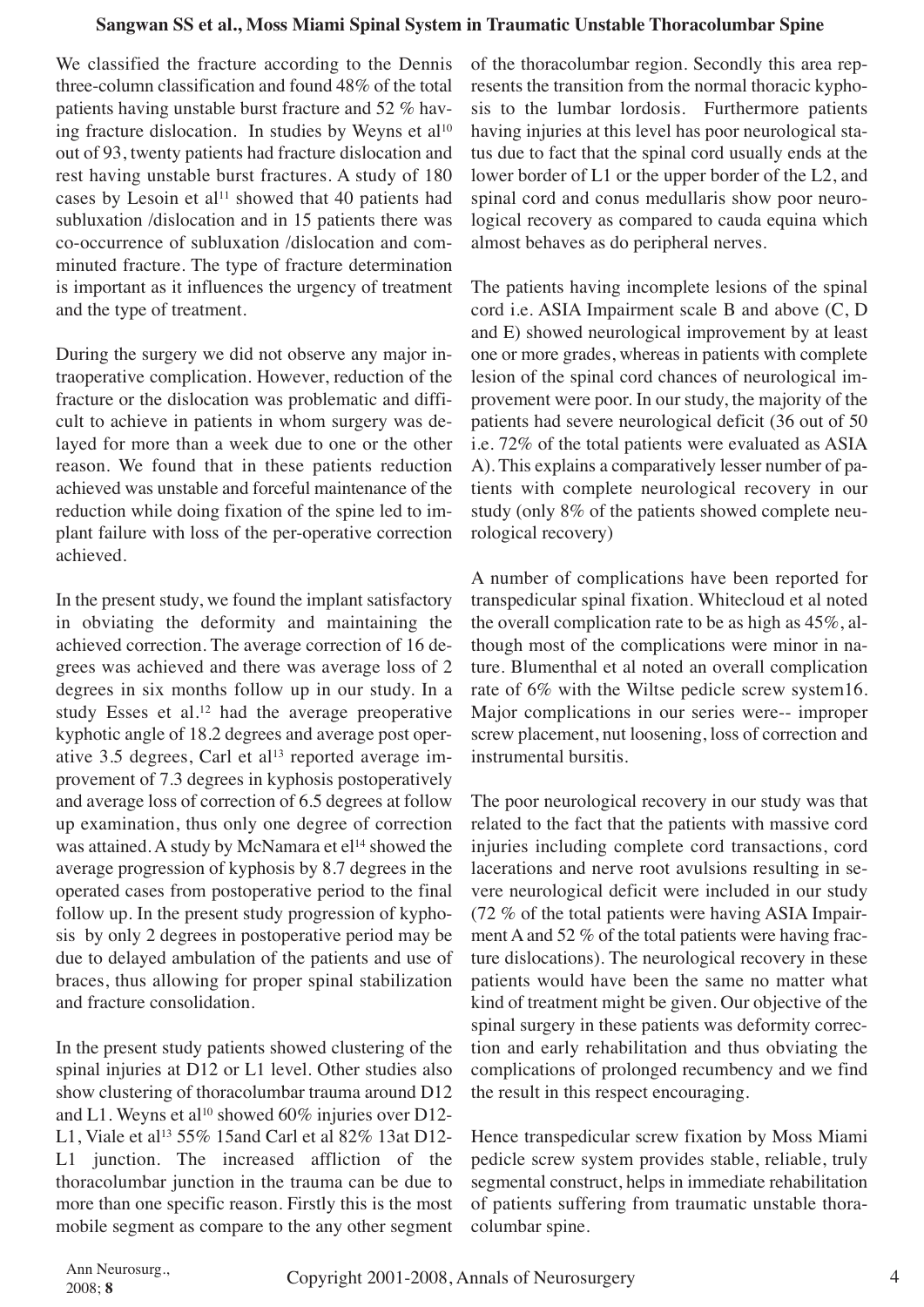| Mode of injury            | Number of patients | <b>Proportion</b> $(\%)$ |
|---------------------------|--------------------|--------------------------|
| Road side accident        | 20                 | 40                       |
| · motor cycle accident    | 12                 | 24                       |
| • hit by a moving vehicle |                    | 16                       |
| Fall from height          | 18                 | 36                       |
| Injury by bullock-cart    |                    | 16                       |
| <b>Others</b>             |                    |                          |
| • Burial under sand       |                    |                          |
| • Log of wood onto back   |                    |                          |

**Table 1:** mode of injury to the spine

|                              |    |                                       | <b>Kyphotic</b>   | <b>Pre-operative</b> | Post-operative           |
|------------------------------|----|---------------------------------------|-------------------|----------------------|--------------------------|
| <b>Fracture level</b>        |    | No. of patients $ $ Proportion $(\%)$ | <b>Deformity</b>  | Number of            | Number of                |
| D12                          |    |                                       | $(in$ Degrees $)$ | patients $(\% )$     | $\mathbf{patients}(\% )$ |
|                              | 8  | 16                                    | $1 - 10$          | 6(12%)               | $31(62\%)$               |
| L1                           | 8  | 16                                    |                   |                      |                          |
| $\overline{L2}$              |    |                                       |                   |                      |                          |
| L3                           |    | 4                                     |                   |                      |                          |
| <b>Multiple fractures</b>    |    |                                       | $11 - 20$         | 24(48%)              | 12(24%)                  |
| $D11$ and $D12$              |    | 4                                     |                   |                      |                          |
| $D12$ and $L1$               |    | 8                                     |                   |                      |                          |
|                              |    |                                       | $21 - 30$         | 14(28%)              | 4(8%)                    |
| <b>Fracture dislocations</b> |    |                                       |                   |                      |                          |
| $D11-D12$                    | 10 | 20                                    |                   |                      |                          |
| $D12-L1$                     | 8  | 16                                    | 530               | $6(12\%)$            | 3(6%)                    |
| $L1-L2$                      | 8  | 16                                    |                   |                      |                          |
|                              |    |                                       |                   |                      |                          |

**Table 2:** level of vertebral fracture

**Table 3:** comparison of pre-operative and postoperative kyphotic deformity

|                         | Preoperative    | Post-operative  |                |                |                |                |  |
|-------------------------|-----------------|-----------------|----------------|----------------|----------------|----------------|--|
|                         |                 | $\mathbf{A}$    | $\overline{B}$ | $\Gamma$       | $\overline{D}$ | $\overline{E}$ |  |
| $\overline{\mathsf{A}}$ | $\overline{36}$ | $\overline{20}$ | 14             | $\overline{2}$ |                |                |  |
| $\overline{\mathbb{B}}$ | $\overline{10}$ |                 |                | $\overline{8}$ | $\overline{2}$ |                |  |
| $\overline{\text{C}}$   | 4               |                 |                |                |                | 4              |  |
| $\overline{\mathbb{D}}$ | $\Omega$        |                 |                |                |                |                |  |
| $\overline{\mathrm{E}}$ | $\theta$        |                 |                |                |                |                |  |

**Table 4:** Preoperative and post-operative neurological status according to ASIA